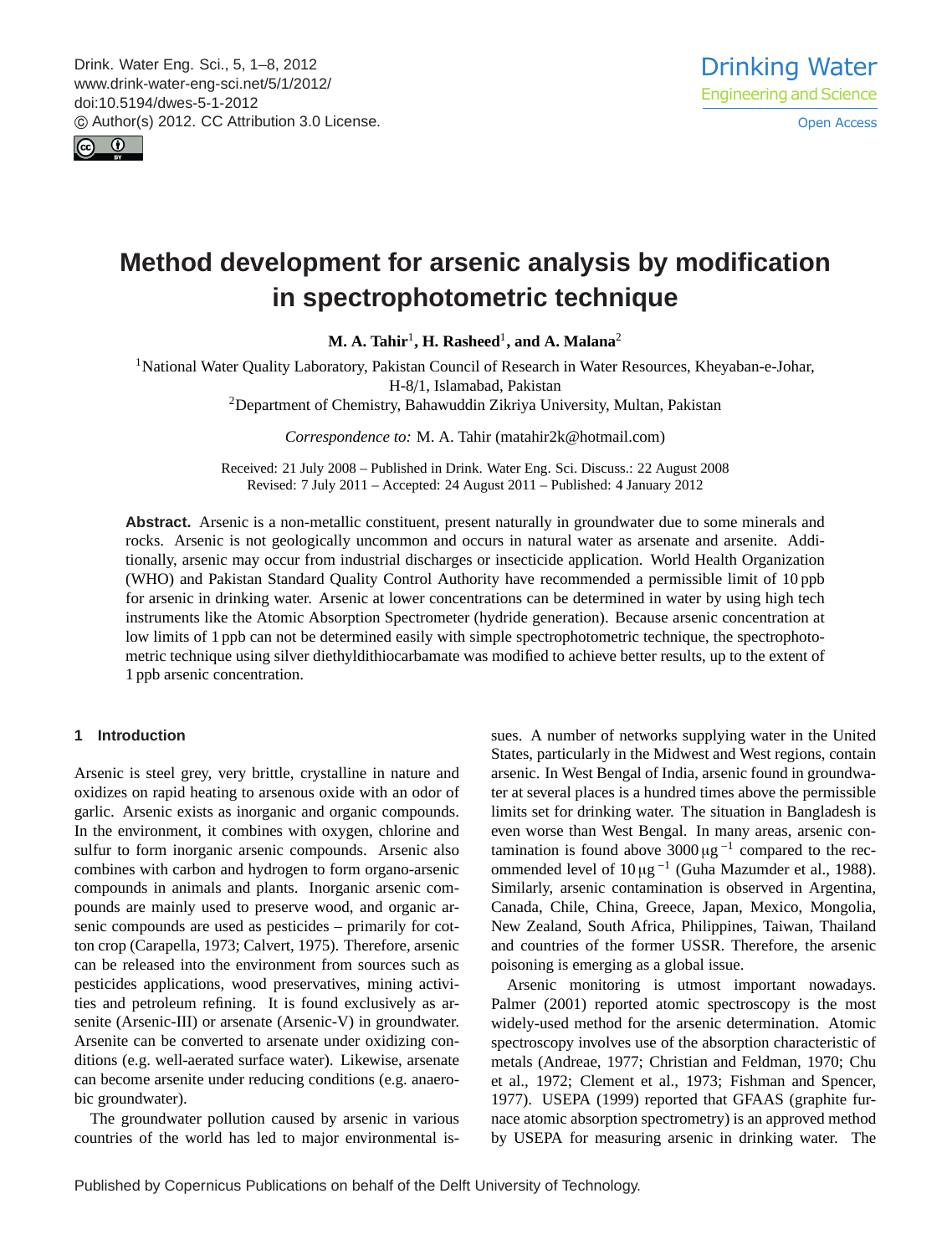

**Figure 1.** Arsine generation system.

detection limit for this method is 1–5 ppb. USEPA (2003) reported on the use of an ICP-AES (inductively coupled plasma atomic emission spectroscopy) instrument for the same purpose. It utilizes optical spectrometry to measure the characteristic atomic emission spectra of the analyte.

For arsenic analysis, detection limits are required to be very low  $(\leq 1$  ppb). It can be achieved only by state-of-theart, latest versions of equipment like the atomic absorption spectrometer or ICP. Such high-tech equipment facilities and the trained technical manpower to operate this equipment are lacking in most laboratories in the country. Spectrometers are available in most water quality laboratories; however, arsenic analysis in drinking water is quite difficult with such equipment due to the required low detection limits for arsenic. Therefore, a more practicable method for the analysis of arsenic at low detection limits on spectrophotometer was developed, which will be useful for all simple and modest laboratories.

## **2 Methodology**

Analytical methods for inorganic arsenic are reported in the reference handbook (Michael, 1982) "Evaluation of Water for Pollution Control". The reference procedure is a photometric measurement using silver diethyldithiocarbamate. Arsenic analysis with the help of atomic absorption spectrometer is reported as a secondary method. We report on how the reference method was modified to some extent to get better results owing to present research work. The principle of the modified method is based on reduction of arsenic to arsine gas by a mixture of zinc, stannous chloride, potassium iodide and hydrochloric acid in a specially-designed distillation apparatus. The arsine  $(AsH<sub>3</sub>)$  is passed through a scrubber containing cotton saturated with lead acetate and then into an absorber tube containing silver diethyldithiocarbamate in pyridine. The arsenic reacts to form a red complex, which can be read on the spectrometer.

Apparatus for the experiment consists of mainly the arsine generator, the absorption tube and the Spectrophotometer (U-1100), Hitachi, Japan. Reagents consist of: arsenic standard solution BDH, UK, Hydrochloric Acid (ASC); lead acetate solution (10 %); potassium iodide solution (20 %); pyridine silver diethyldithiocarbamate (SDDC); stannous chloride solution (40 %); and zinc (0.3–1.5 mm or 14–50 mesh).

Reagent preparation for this experiment is done in the following way:

- 1. 1.25 g of silver diethyldithiocarbamate (SDDC) was transferred into a 250 ml volumetric flask and mixed well. The reagent was stored in an amber bottle. This reagent was used as an absorber for the arsenic.
- 2. Standards of 0, 5, 15, 25, 35 and 45 ppb or  $\mu$ g<sup>-1</sup> arsenic were prepared from 1 ppm standard (BDH Cat. No. 455042K, Lot No. 105016109, UK).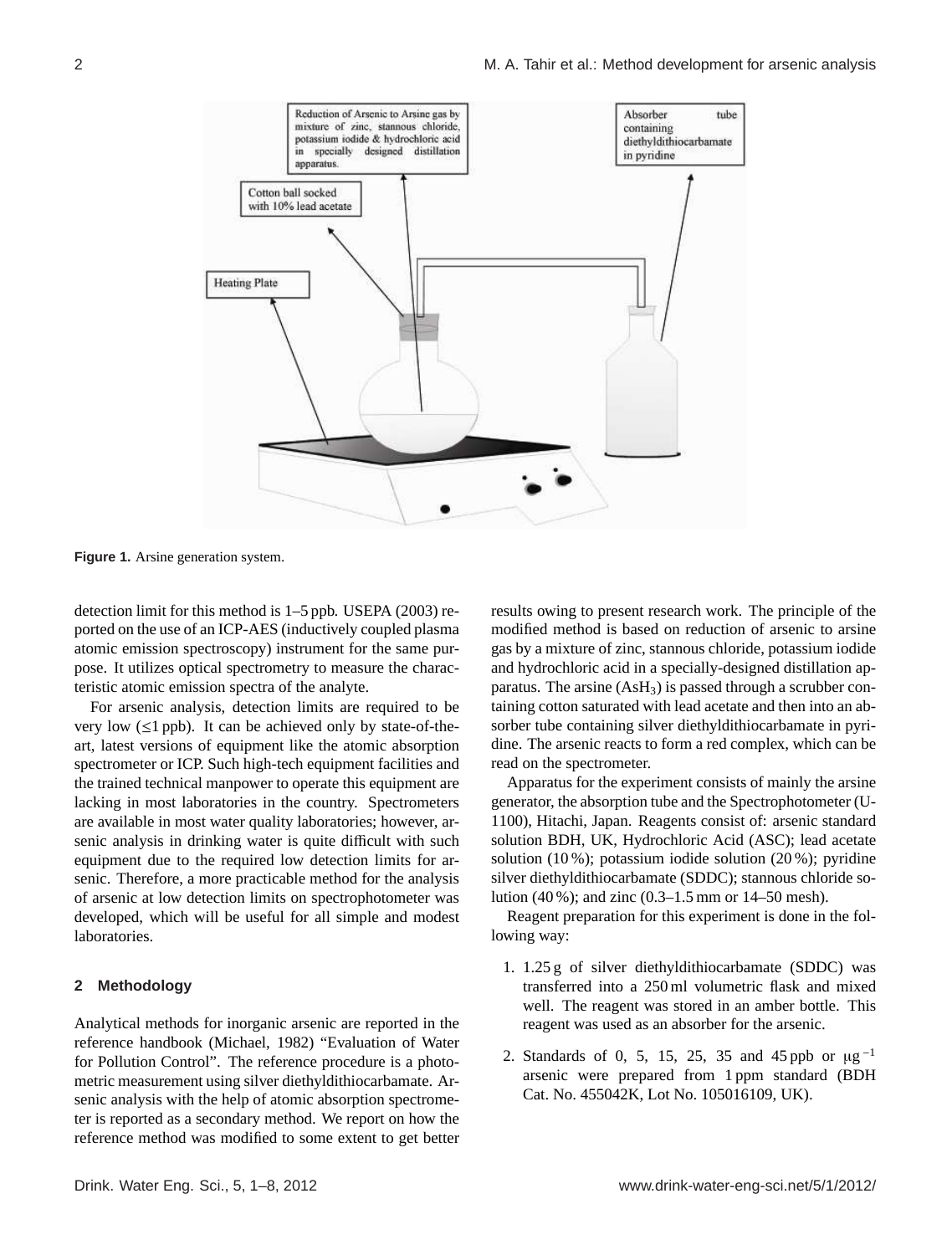

**Figure 2.** Suction system attached to spectrophotometer to rectify fogging problem.

#### **3 Procedure (modified technique)**

For evaluation of this modified technique, the standard addition technique was used to prepare arsenic-fortified solutions. For the addition of 20 ppb arsenic in each sample, five ml of 1-ppm arsenic standard was transferred to a 250 ml measuring flask; the flask was then filled to the mark with the water sample. After proper mixing, this sample was transferred into the arsenic generation or distillation apparatus (Fig. 1) under the fume hood to vent toxic fumes. A cotton ball soaked with 10 % lead acetate solution was placed in the gas scrubber. Prepared arsenic absorber solution (25 ml) was transferred into the gas bubbler assembly, which was then attached to the distillation apparatus. Then 25 ml HCl, 1 ml of stannous chloride solution and 3 ml potassium iodide solution were added to the flask, respectively. After 12 min, 6 g of 14–50 mesh-sized zinc was also added to flask. The temperature was maintained at 40 ℃ for 12 min in the beginning after adding potassium iodide solution, 60 ◦C for another 12 min in the middle after adding zinc, and then set at  $40^{\circ}$ C for 16 min with continuous stirring at the rate of 100 to 150 rpm.

After the completion of reaction time (about 40 min), a dry sample cell was filled with un-reacted arsenic absorber solution (the blank) and the other one filled with reacted arsenic absorber. Finally, arsenic concentration was determined by using concentration mode on the pre-calibrated spectrophotometer at 535 nm (λmax.). The added concentration, i.e. 20 ppb, was deducted from final concentration calculations of each sample. Standard addition is a widely accepted technique for checking the validity of test results. It is known as "Spiking" and "Known addition". This technique is also used to check the performance of the reagents, instrument, apparatus, procedure and also to enhance the lower detection limit.

It was observed that fumes of arsenic absorber solution present in the 10 mm rectangular quartz cell with lid were responsible for fogging the lenses installed in the sample compartment, which were ultimately responsible for undesired results. Another source of unwanted results, especially in such a low concentration, is the electricity supplied to the spectrometer (variation in voltage). Making amendments in the equipment, as shown in Fig. 2, rectified the problem of fogging. Amendments included suction tube at upper side of the lenses (window) followed by a suction pump and a stabilizer. The problem of voltage variation was controlled with the help of the addition of a stabilizer as shown in Fig. 3.

## **4 Results and discussions**

According to procedure, arsenic was reduced to arsine gas and formed a red complex with silver diethyldithiocarbamate. For the selection of suitable wavelength, absorbances and transmittances (%) were noted on spectrophotometer for known standard solutions, i.e. 0, 25, 35 and 45 ppb, after adopting the above procedure. Results are presented in Table 1.

From the results, it was concluded that maximum absorbances were noted at 535 nm in all cases. However, absorbances were found to be almost the same from 535 to 540 nm. The chances of interferences in this method are almost negligible except for antimony salts, which may interfere in color development. Therefore, 535 nm was selected as  $\lambda$ max as shown in Fig. 4.

Correlation between absorbance vs. known concentrations was developed with the help of the regression model in light of experimental data shown in Table 2. Graphical views (xy) are shown in Figs. 5 and 6. First and second views reflected relationship between absorbance and concentration with or without straight line. The degree of fitness or R square is near to 1, which indicated good relationship between x and y. The developed co-relation, degree of fitness or R square and value of constant, are given below:

Concentration of As =  $983.4$  X Absorbance – 0.8014 Degree of fitness or  $R_2 = 0.9958$  $Constant = -0.8014$  $X$  Coefficient = 983.4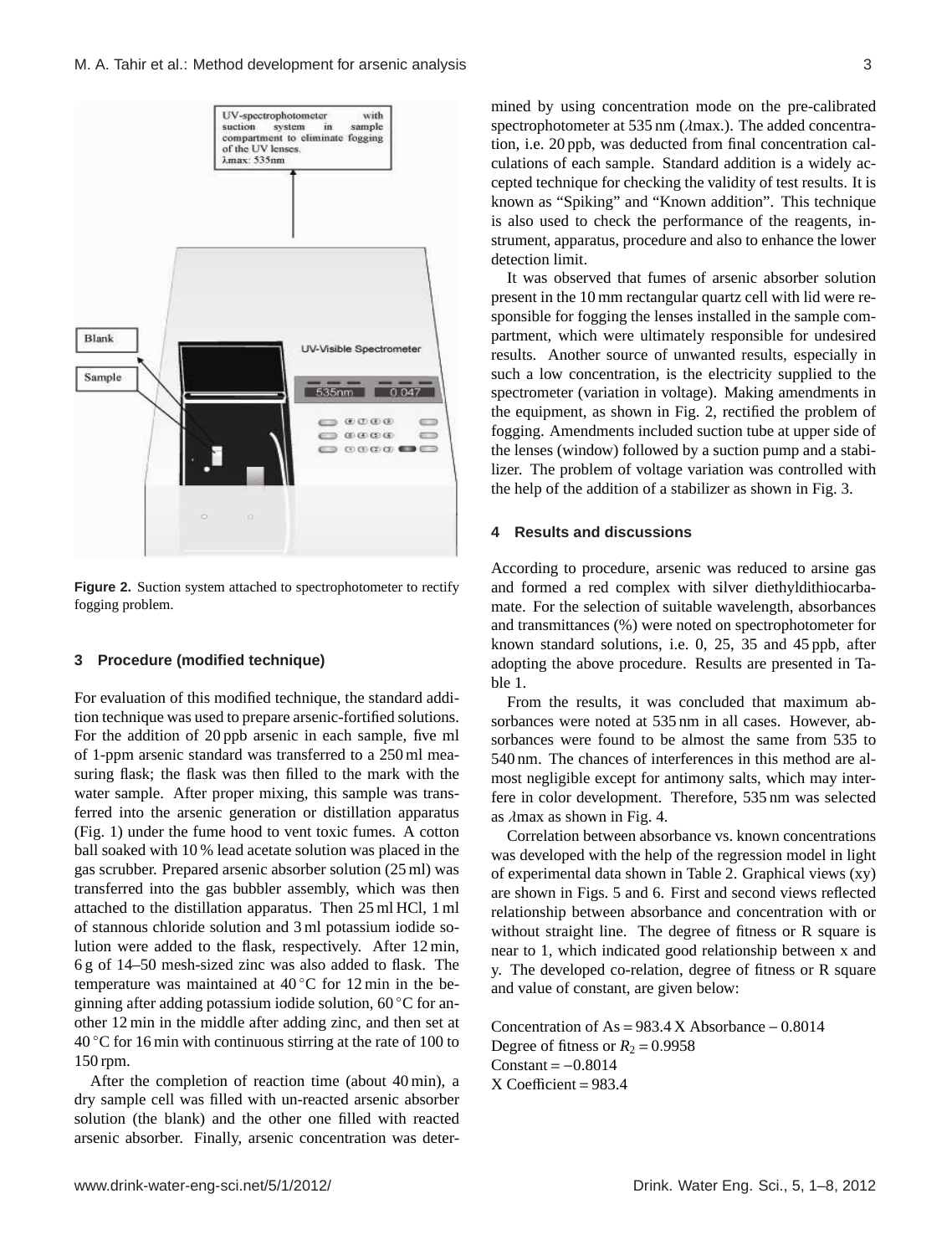

**Figure 3.** Suction system to rectify fogging problem and stabilizer to control voltage variation.

**Table 1.** Absorbance of standard solution at different λ range.

| Standard         |                  | $0.000$ ppb      | $0.025$ ppb |      | $0.035$ ppb |      | $0.045$ ppb |      |
|------------------|------------------|------------------|-------------|------|-------------|------|-------------|------|
| Solution<br>(nm) | Abs.             | T%               | Abs.        | T%   | Abs.        | T%   | Abs.        | T%   |
| 520              | $\overline{0}$   | $\overline{0}$   | 0.015       | 96.6 | 0.026       | 94.2 | 0.037       | 91.8 |
| 521              | $\overline{0}$   | $\overline{0}$   | 0.016       | 96.4 | 0.026       | 94.2 | 0.037       | 91.8 |
| 522              | $\overline{0}$   | $\overline{0}$   | 0.016       | 96.4 | 0.027       | 94   | 0.038       | 91.6 |
| 523              | $\overline{0}$   | $\overline{0}$   | 0.017       | 96.2 | 0.028       | 93.7 | 0.039       | 91.4 |
| 524              | $\overline{0}$   | $\boldsymbol{0}$ | 0.018       | 95.9 | 0.029       | 93.5 | 0.041       | 91   |
| 525              | $\overline{0}$   | $\overline{0}$   | 0.019       | 95.7 | 0.03        | 93.4 | 0.042       | 90.8 |
| 526              | $\boldsymbol{0}$ | $\boldsymbol{0}$ | 0.02        | 95.5 | 0.031       | 93.2 | 0.043       | 90.6 |
| 527              | $\overline{0}$   | $\overline{0}$   | 0.021       | 95.3 | 0.032       | 92.9 | 0.043       | 90.6 |
| 528              | $\overline{0}$   | $\boldsymbol{0}$ | 0.022       | 95.1 | 0.033       | 92.7 | 0.044       | 90.4 |
| 529              | $\overline{0}$   | $\overline{0}$   | 0.023       | 94.9 | 0.034       | 92.5 | 0.045       | 90.2 |
| 530              | $\overline{0}$   | $\overline{0}$   | 0.023       | 94.9 | 0.034       | 92.5 | 0.045       | 90   |
| 531              | $\overline{0}$   | $\overline{0}$   | 0.024       | 94.7 | 0.035       | 92.3 | 0.046       | 90   |
| 532              | $\overline{0}$   | $\overline{0}$   | 0.025       | 94.4 | 0.035       | 92.3 | 0.046       | 90   |
| 533              | $\overline{0}$   | $\overline{0}$   | 0.025       | 94.4 | 0.035       | 92.3 | 0.046       | 90   |
| 534              | $\overline{0}$   | $\overline{0}$   | 0.025       | 94.4 | 0.035       | 92.3 | 0.046       | 90   |
| 535              | $\overline{0}$   | $\overline{0}$   | 0.026       | 94.2 | 0.036       | 92.1 | 0.047       | 89.7 |
| 536              | $\overline{0}$   | $\overline{0}$   | 0.026       | 94.2 | 0.036       | 92.1 | 0.047       | 89.7 |
| 537              | $\overline{0}$   | $\boldsymbol{0}$ | 0.026       | 94.2 | 0.036       | 92.1 | 0.047       | 89.7 |
| 538              | $\overline{0}$   | $\overline{0}$   | 0.026       | 94.2 | 0.036       | 92.1 | 0.047       | 89.7 |
| 539              | $\overline{0}$   | $\overline{0}$   | 0.026       | 94.2 | 0.036       | 92.1 | 0.047       | 89.7 |
| 540              | $\overline{0}$   | $\overline{0}$   | 0.026       | 94.2 | 0.036       | 92.1 | 0.047       | 89.7 |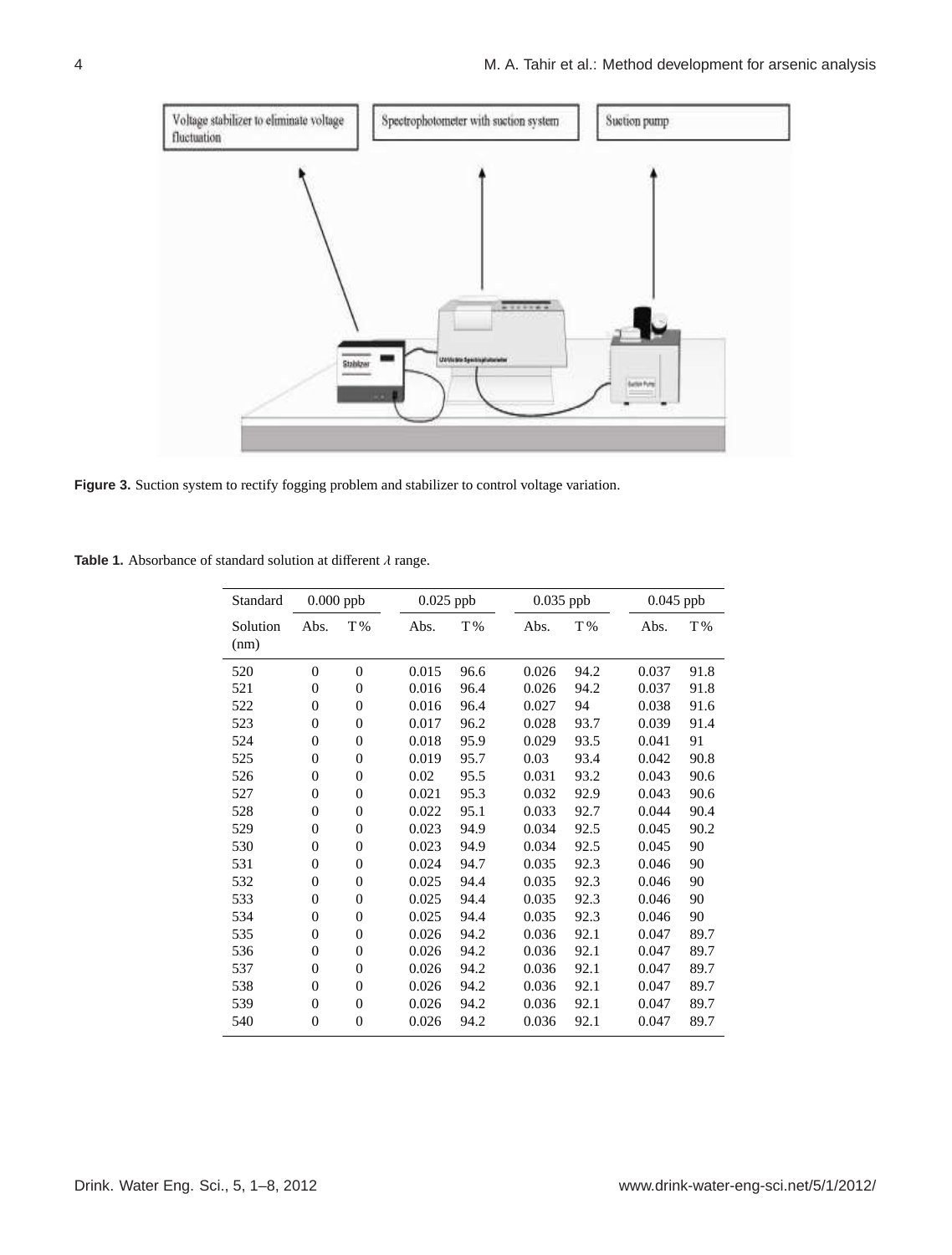

Figure 4. 0.45 ppb arsenic standard at different wavelengths.

**Table 2.** Arsenic concentration vs. absorbance.

|   | Sr. No. Concentration (ppb) | Absorbance |
|---|-----------------------------|------------|
|   |                             | $\theta$   |
| 2 | 5                           | 0.008      |
| 3 | 15                          | 0.015      |
|   | 25                          | 0.026      |
| 5 | 35                          | 0.036      |
| 6 | 45                          | 0.047      |



**Figure-5: Absorbance Vs. Concentration with Straight Line Figure 5.** Absorbance vs. concentration with straight line.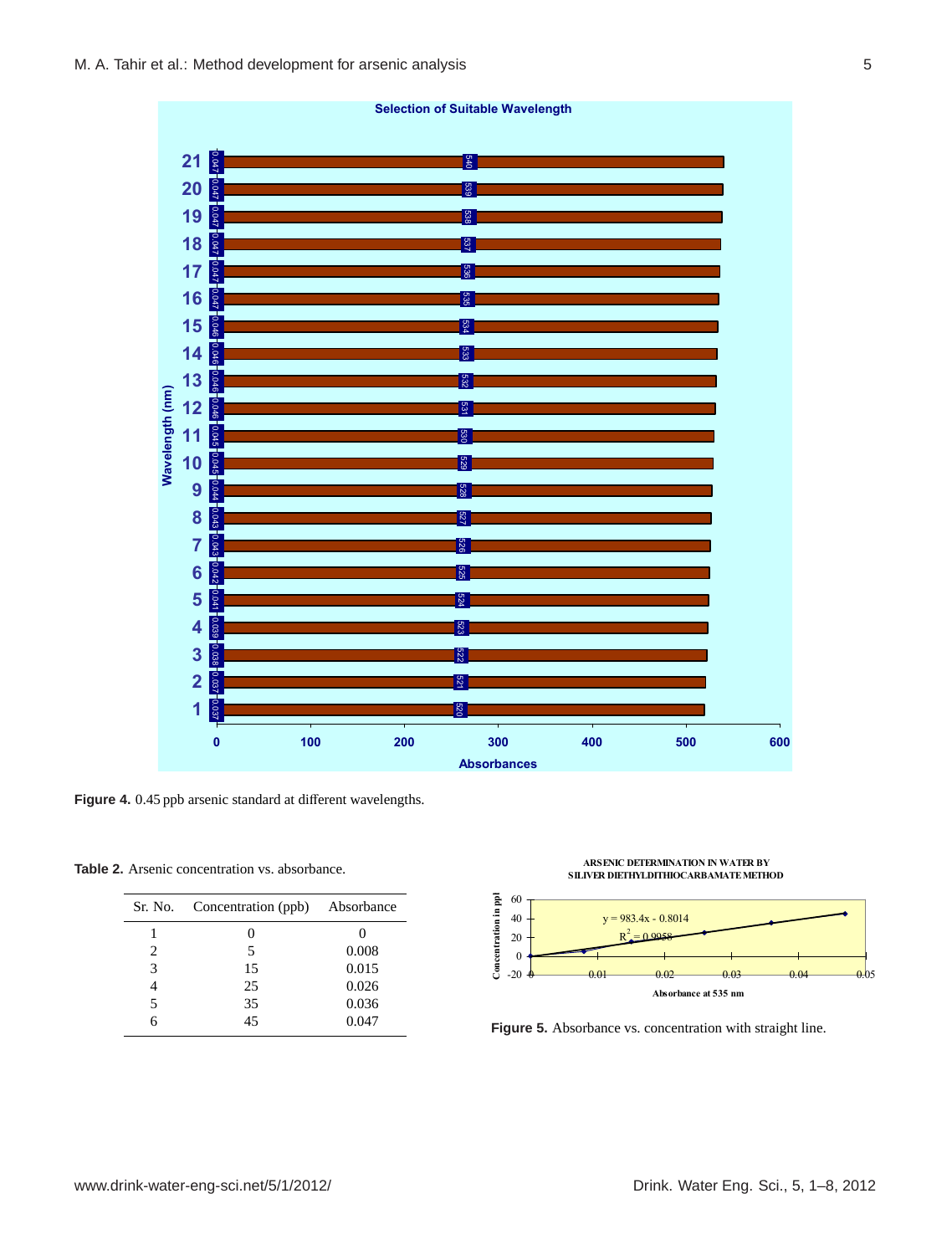

**Figure-6: Absorbance Vs. Concentration without Straight Line Figure 6.** Absorbance vs. concentration without straight line.

**Table 3.** Spectrometer vs. AAS (As Analysis).

| $Sr.$ #        | Spectrometer (ppb) AAS (ppb) |                |  |
|----------------|------------------------------|----------------|--|
| 1              | $\overline{c}$               | $\overline{c}$ |  |
| $\overline{c}$ | 5                            | 4              |  |
| 3              | $\overline{c}$               | 1              |  |
| $\frac{4}{5}$  | 5                            | 4              |  |
|                | $\mathbf{2}$                 | 1              |  |
| 6              | $\mathbf{0}$                 | 0              |  |
| 7              | $\overline{c}$               | 1              |  |
| 8              | 5                            | 3              |  |
| 9              | 16                           | 15             |  |
| 10             | 3                            | 4              |  |
| 11             | $\overline{c}$               | 1              |  |
| 12             | $\boldsymbol{0}$             | 1              |  |
| 13             | 5                            | 4              |  |
| 14             | $\overline{c}$               | $\overline{2}$ |  |
| 15             | 3                            | $\overline{2}$ |  |

Fifteen water samples were analyzed by pre-calibrated spectrophotometer at 535 nm (λmax.) using the modified method on concentration mode. The same numbers of samples were analyzed by atomic absorption spectrometer. The results can be seen in Table 3 and graphical view is shown in Fig. 7. The difference in concentration is  $\pm 1$  to 2 ppb, which is not noteworthy at very lower concentrations. The comparison of this modified technique with other commonly used spectrometric techniques, i.e. APHA Method, HACH and WHO, is given in Table 4.

## **5 Conclusions**

The combination of high toxicity and widespread occurrence of arsenic has created a pressing need for effective monitoring and measurement of arsenic in soil and groundwater. Technological advances in a variety of analytical instruments



**Figure 7.** Comparison of arsenic analysis.

have made improvements in accuracy and detection limit. However, the development of a cost-effective and reliable technique for arsenic determination by using a comparatively inexpensive instrument like spectrometer is what is needed at this time, especially in developing countries facing an arsenic contamination problem. Most laboratories in these countries lack state-of-the-art equipment like the Atomic Absorption Spectrometer (AAS) or the Inductive Coupled Plasma Spectrometer (ICP) to analyze arsenic at low detection levels. This paper presents a brief overview of the scientific literature on existing technologies used for arsenic analysis in the groundwater and also includes research developments in this area. The World Health Organization (WHO) has recommended a guideline value of 10 ppb for arsenic, which is analyzed in most of laboratories on high tech equipment like AAS and ICP due to low this detection limit. These instruments need trained technical manpower to operate and maintain. Many laboratories are unable to analyze arsenic due to lack of such equipment and manpower. Spectrophotometer is a commonly available instrument in most of laboratories. Considering this fact, the modified spectrophotometric method presented here has been developed for the analysis of arsenic at low detection limit. The comparative analytical evaluation on spectrophotometer with modified technique vs. Atomic Absorption Spectrometer reveals almost similar results  $(\pm 1$  to 2 ppb). Hopefully this modified method will be useful to enhance the analytical capabilities with respect to arsenic determination in most laboratories.

**Acknowledgement.** The authors are grateful to Mr. Ignaz Worm for his help editing of this manuscript.

Edited by: I. Worm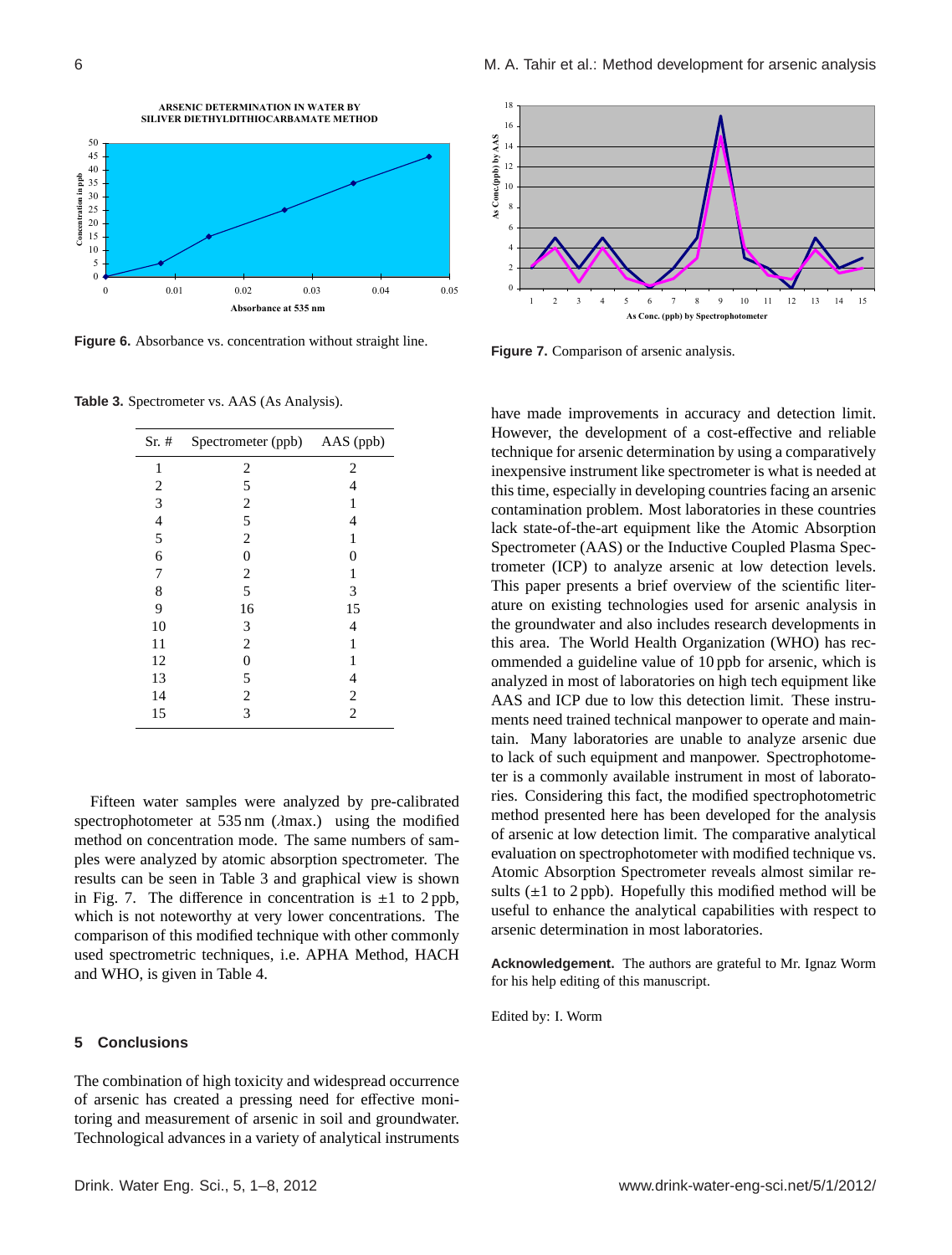**Table 4.** Comparison of modified technique with other spectrometric methods.

| <b>Steps</b> | <b>Modified Analytical</b><br>Technique (2002)                                                        | HACH Method (1997)                                                                                       | <b>Standard Methods</b><br>(APHA, 1992)                                                    | Reference Method by<br>WHO (Michael, 1982)<br>and Standard Methods<br>(APHA, 1971) |
|--------------|-------------------------------------------------------------------------------------------------------|----------------------------------------------------------------------------------------------------------|--------------------------------------------------------------------------------------------|------------------------------------------------------------------------------------|
| Ι.           | Dampen a cotton ball in<br>10% lead acetate solu-<br>tion and put it at appro-<br>priate place.       | Same                                                                                                     | Same                                                                                       | Same                                                                               |
| $\mathbf{I}$ | 25 ml of prepared ar-<br>senic absorber solution<br>into absorber tube.                               | 25 ml prepared arsenic ab-<br>sorber solution into absorber<br>tube.                                     | 4 ml of SDDC into absorber<br>tube.                                                        | Same                                                                               |
| Ш            | 5 ml of 1-ppm arsenic<br>added<br>standard<br>into<br>250 ml flask and volume<br>make up with sample. | No standard addition                                                                                     | No standard addition                                                                       | No standard addition                                                               |
| IV           | Volume of sample<br>$\simeq$ 245 ml                                                                   | 250 ml sample taken.                                                                                     | 70 ml sample taken.                                                                        | 35 ml sample taken.                                                                |
| V            | Stirring (100-150 rpm)<br>continued up to step-XII.                                                   | Stir control set to 5 and heat<br>control to 0.                                                          | Stirring continued up to<br>Step-XI.                                                       | No stirring.                                                                       |
| VI           | Added 25 ml conc. HCl<br>into generation flask of<br>250 ml volume                                    | Added 10 ml acetate buffer<br>and flushed with Nitrogen<br>gas at $60 \,\mathrm{ml} \,\mathrm{min}^{-1}$ | Added 10 ml acetate buffer<br>and flushed with Nitrogen<br>gas at $60 \text{ ml min}^{-1}$ | Added 5 ml conc. HCL<br>into generation flask.                                     |
| <b>VII</b>   | Added 1 ml of stannous<br>chloride.                                                                   | 15 ml of 1% sodium borohy-<br>dride injected within 2 min.                                               | 15 ml of 1% sodium boro-<br>hydride<br>injected<br>within<br>$2 \text{ min.}$              | Added 0.40 ml of stan-<br>nous chloride.                                           |
| <b>VIII</b>  | Added 3 ml of potassium<br>iodide solution.                                                           | Additional $N_2$ gas flushing<br>for 15 min.                                                             | Additional $N_2$ gas flushing<br>for 15 min.                                               | Added 2 ml. Of potas-<br>sium iodide solution.                                     |
| IX           | 12 min given as "Reac-<br>tion Time" at 40 °C.                                                        | 15 min given as reaction<br>time.                                                                        | $\qquad \qquad -$                                                                          | 15 min given as reaction<br>time without heat control                              |
| X            | 6 g zinc added $(0.3-$<br>$1.5 \text{ mm}$ or $14 - 50 \text{ mesh}$<br>size)                         | 6 g zinc added (20 mesh size)                                                                            | $\qquad \qquad -$                                                                          | Added 3 g of zinc.                                                                 |
| XI           | 12 min given as reaction<br>time at $60^{\circ}$ C.                                                   | 15 min given as reaction time<br>and heat control set at 3.                                              | $\overline{\phantom{m}}$                                                                   | 30 min given as reaction<br>time without heat con-<br>trol.                        |
| XII          | 16 min given as reaction<br>time at $40^{\circ}$ C.                                                   | 15 min given as reaction time<br>and heat control set at 1.                                              | $\qquad \qquad -$                                                                          | $\overline{\phantom{0}}$                                                           |
| XIII         | Measurement of blank<br>and sample on spec-<br>trophotometer at 535 nm.                               | Measurement of blank and<br>sample on spectrophotometer<br>at 520 nm.                                    | Measurement of blank and<br>sample on spectrophotome-<br>ter at 520 nm.                    | Measurement of blank<br>and sample on spec-<br>trophotometer at 535 nm.            |